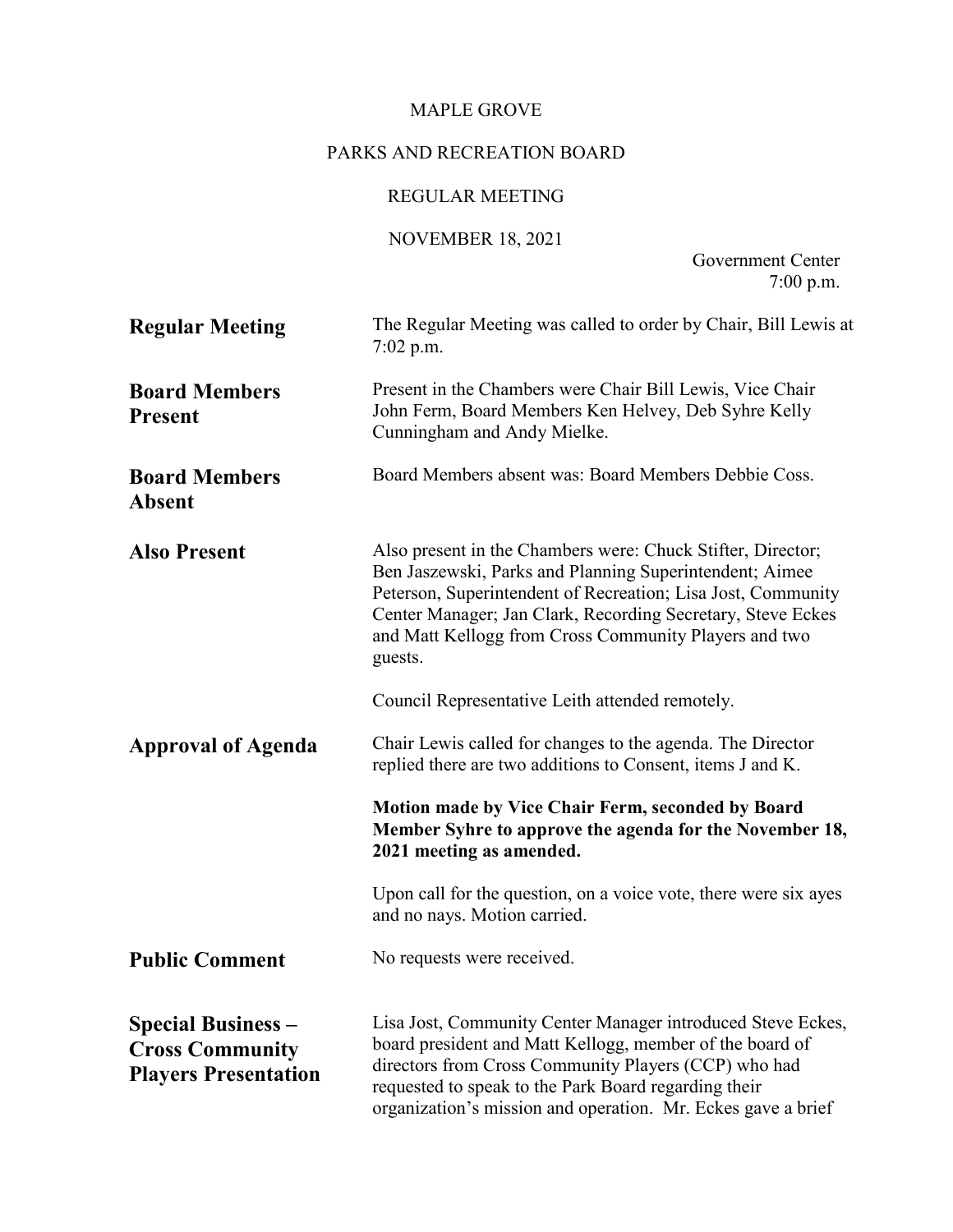|                                                     | history of Cross Community Players, noting one of their goals is<br>to build and maintain relationships. Mr. Eckes stated their 2021<br>performance was held outdoors at Town Green and that worked<br>so well for them, he is hoping to use that location again for the<br>2022 performances. He noted they are hoping to get the rental<br>fees waived for the tech rehearsals which would bring their<br>budget back in line with what the school district would charge<br>for an indoor auditorium and would also be a better venue for<br>COVID protocols. |
|-----------------------------------------------------|-----------------------------------------------------------------------------------------------------------------------------------------------------------------------------------------------------------------------------------------------------------------------------------------------------------------------------------------------------------------------------------------------------------------------------------------------------------------------------------------------------------------------------------------------------------------|
|                                                     | Chair Lewis noted the fee waiver request is on the agenda under<br>consent items. Vice Chair Ferm asked how many shows does<br>CCP run for the season. Mr. Eckes replied 7. Chair Lewis<br>thanked Mr. Eckes and Mr. Kellogg for their presentation.                                                                                                                                                                                                                                                                                                            |
| <b>Miscellaneous Board</b><br><b>Member Reports</b> | Board Member Helvey noted that he attended the Arts and<br>Crafts Fair on Saturday and observed they had overwhelming<br>attendance. Lisa Jost stated there were 60 vendors and the event<br>had around 1,500 attendees.                                                                                                                                                                                                                                                                                                                                        |
|                                                     | Board Member Cunningham stated she drove by the Trunk or<br>Treat event and the families were lined up all the way to Cub<br>Foods. She added kudos to staff who made the event so exciting<br>for the kids.                                                                                                                                                                                                                                                                                                                                                    |
| <b>Miscellaneous Staff</b><br><b>Reports</b>        | <b>Director's Report:</b> Director Stifter updated the Board on the<br>joint work session that was held with City Council in regards to<br>the Community Center renovation and expansion master<br>planning work and an update on the communication strategy.                                                                                                                                                                                                                                                                                                   |
|                                                     | He noted Rapp Strategies has been hired to align our message in<br>communication with the public as we prepare for the local sales<br>tax proposal. Director Stifter stated the strategy we've been<br>developing is to communicate with the public the investment in<br>the community center; our vision for the future, the needs,<br>process, plan and benefits. He added the cost and tax impacts<br>will also be shared along with financing alternatives if the vote<br>isn't approved, when and where to vote, and how to find out<br>more information.  |
|                                                     | The Director noted the work in progress includes a brand, a<br>logo that utilizes our present recognizable colors and website                                                                                                                                                                                                                                                                                                                                                                                                                                   |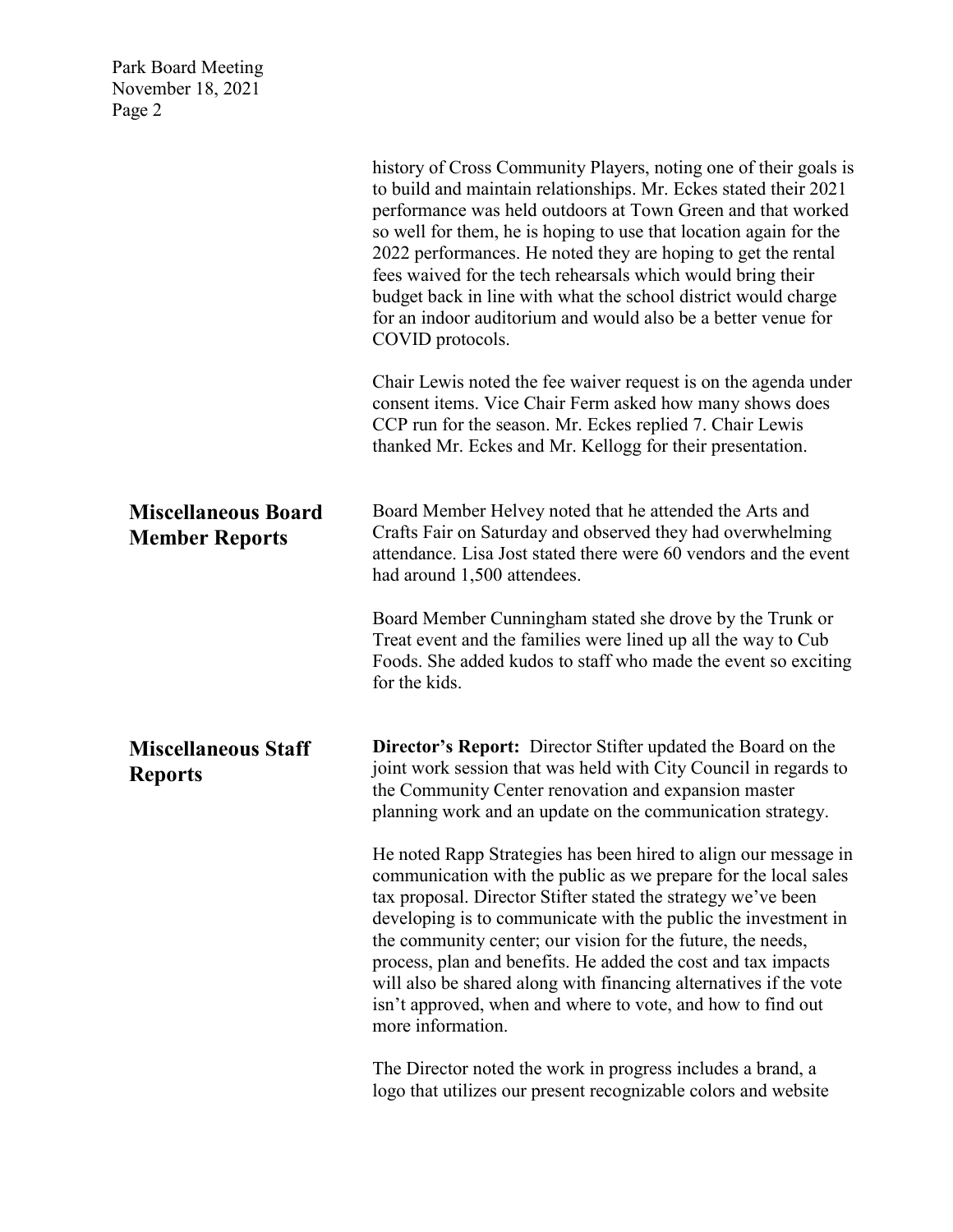> that will launch in January. He added that the full work session meeting materials can be found on the city web site.

Director Stifter stated that last June, we had a tentative base program for the CC master plan that included acquiring Lifetime Fitness, a third sheet of ice, a curling center and a black box theater. He noted the feedback from city leadership was the cost was beyond our comfort level.. The concept design has since been modified to the base plan with the Lifetime Fitness space and a third sheet of ice.

The Director added recent work by the design team to bring the budget cost down to a more reasonable amount included finding a way to reduce the cost of parking. The ultimate plan displayed 2 parking ramps at a cost of nearly 25 million. City code recommends about 1,400 parking slots to meet the needs of the new program, while the Institute of Transportation Engineers (ITE) estimated the peak number of parking to run about 1,060. A parking analysis showed that by maximizing surface parks and using the library ramp, we can meet or even exceed the threshold defined by ITE without the need for expensive structured parking.

The Director displayed how the financial strategy lays out with the local option sales tax, State bonding, partnership with OMGHA, Federal grants, land sale proceeds and other capital resources for a total of \$116 million.

Director Stifter added that they did recommend the Council consider a Task Force with representation from residents, elected and appointed officials, and stakeholder associations and neighborhoods as this project progresses.

Director Stifter stated annually the Council recognizes staff for their continuing contribution as employees of the City of Maple Grove. He noted Erik Parmer, Lead Parkkeeper has been here 5 years, Brenda Krapfl, 55 Forward Assistant 20 years, he himself has been here 20 years, Troy Pepin, Lead Parkkeeper 25 years, Michelle DeBace, Program Specialist 25 years and Lisa Jost Community Center Manager 25 years.

The Director noted that the Owners Team will be meeting on November 23 to discuss the Gleason Fields update and financial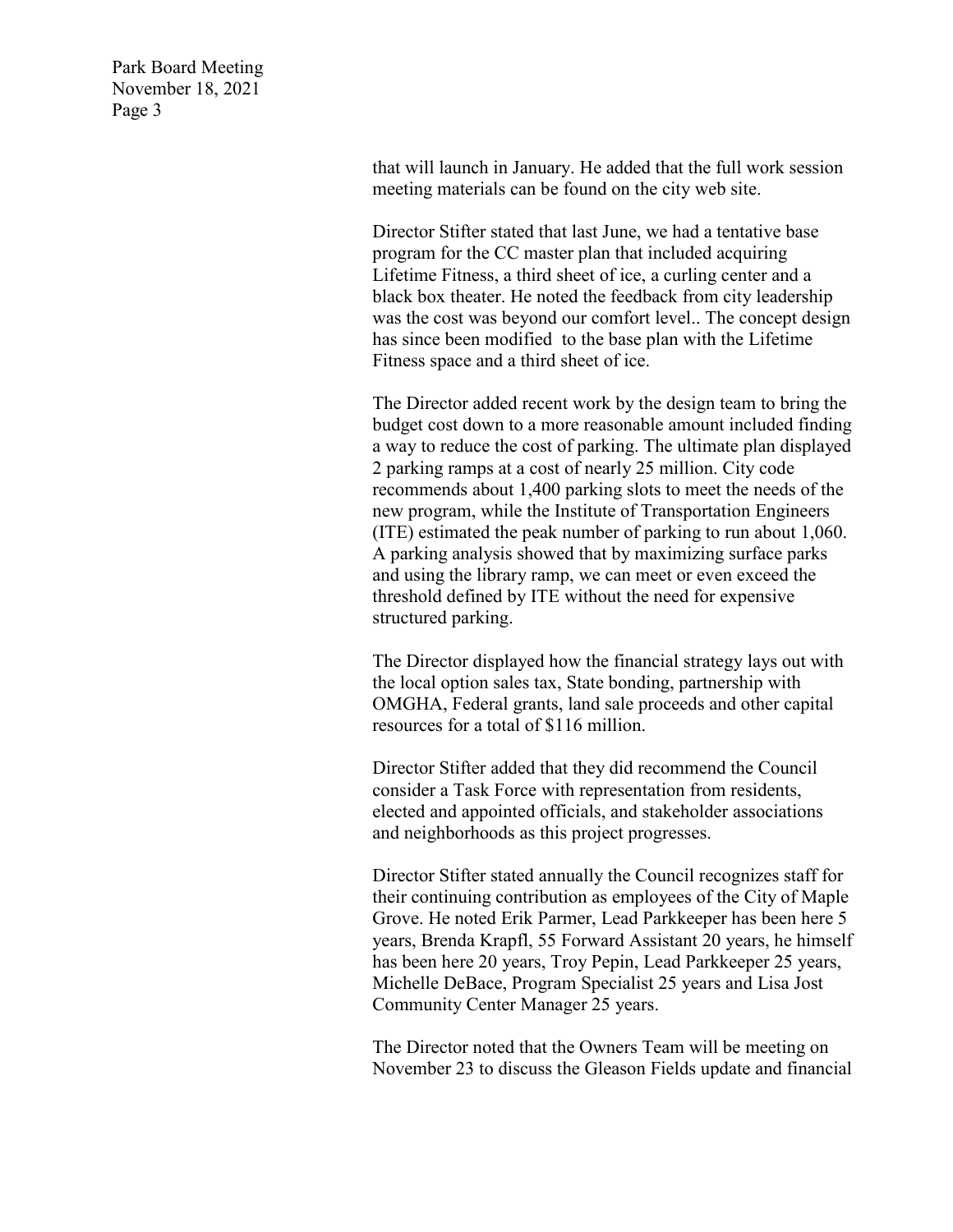> strategies, and the community center and sports dome 2022 enterprise budget.

Lastly, the Director recognized that Lisa Jost has announced her retirement as Community Center Manager with her last day being February 4, 2022. He added that Ms. Jost provided faithful service to everyone and anyone who has walked through the doors of the community center. He thanked her for her tireless commitment and unwavering support of patrons and customers who have visited us in our community center.

#### **Superintendent of Parks and Planning's Report:** Ben

Jaszewski observed with Jan Clark and Lisa Jost both retiring, that totals over 60 years of experience and it will be tough to replace them.

Mr. Jaszewski gave an update on current projects. He stated the playground at Boundary Creek east is now open and ready to go. He added that Scott Jonquil and Donahue South playgrounds are finishing up next week. Mr. Jaszewski noted Donahue South basketball court, trails, shade installation and converting the old playground container to volleyball will be finished up in the spring.

Mr. Jaszewski noted Maple Grove Middle School lights are installed; a little bit of work remains with the electrical control box inside the building and then staff will be trained on the web-based controls for those lights.

Ben Jaszewski, Parks and Planning Superintendent stated the Rice Lake Elementary playground is installed, but not open to the public due to continued construction at the school. He added the school addition project is predicted to be complete in January sometime.

Mr. Jaszewski noted the Town Green pavement and cement replacement is substantially complete with a few minor details to be touched up.

**Superintendent of Recreation's Report:** Aimee Peterson displayed photos of the Trunk or Treat event. She noted staff is already working on additional entertainment and play activities for next year's event. She added many businesses and organizations were represented and showed a photo of the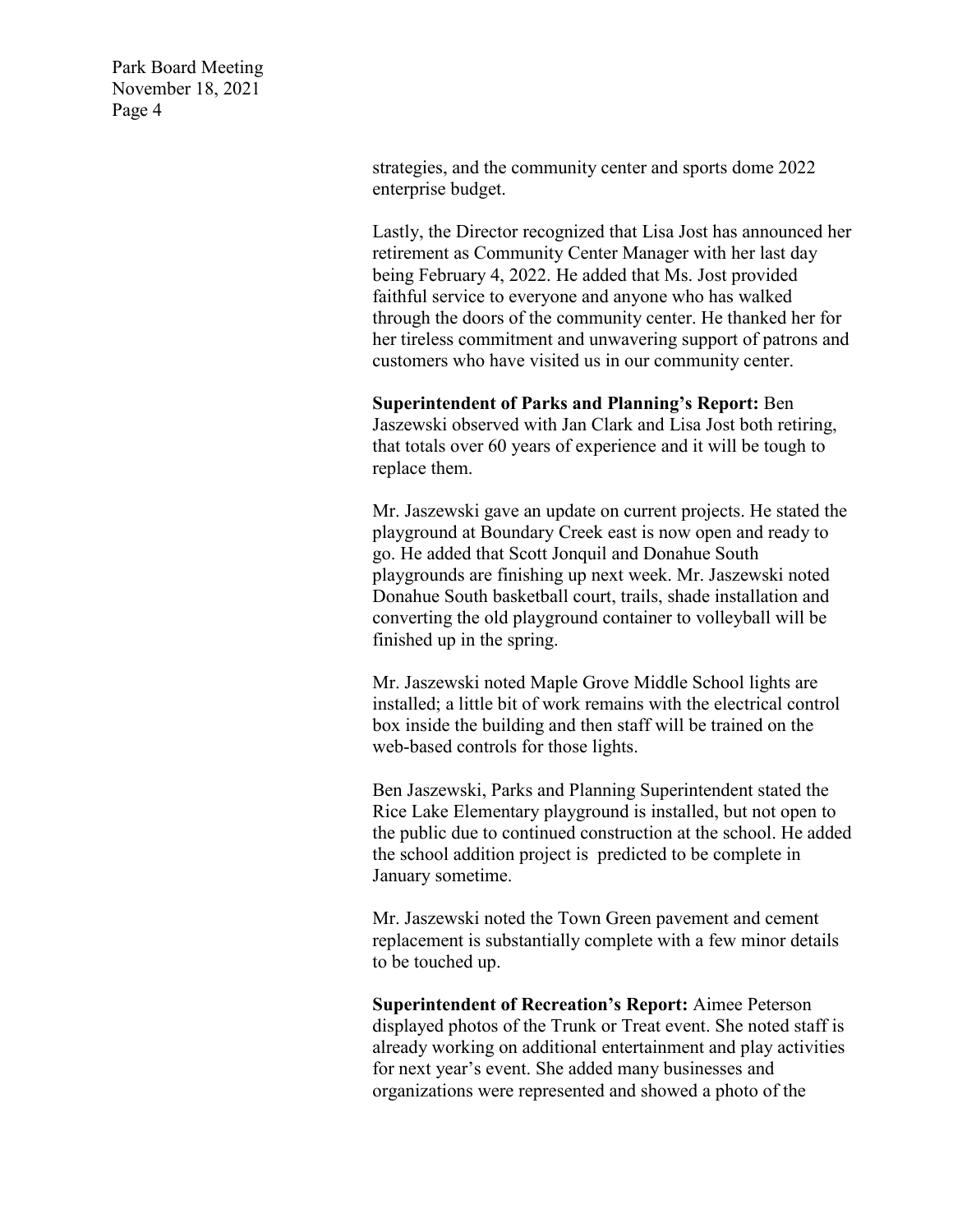> Rotary Club's trunk design which won  $1<sup>st</sup>$  place. She stated parents were especially appreciative of the community center coupons.

Ms. Peterson stated the Senator Amy Klobuchar did speak at the Veterans Day ceremony which was held in the Phenow Pavilion which was a great host site. Ms. Peterson noted it was a very nice ceremony and thanked Board Members who attended.

Ms. Peterson noted the winter recreation promotional guide will be in the mail next week. She added the digital copy went online today.

Aimee Peterson, Recreation Superintendent stated the program registration landing page was updated to better match the look of the new city website and help people find information easier. She thanked Chalene Ward who pushed this initiative forward and created the new design.

Ms. Peterson acknowledged the 55 Forward Supervisor's Annual Report prepared by Liz Faust, noting she gave a great summary of all the wonderful things that they are doing to serve our seniors here in the Maple Grove community. Chair Lewis attested the annual report had a lot of fact and data statistics for such a rising need in our community to service. He thanked the 55 Forward staff for their creativity, but also keeping in place some of the programs that have meant a lot to people over the years.

**Community Center Manager's Report:** Lisa Jost, Community Center Manager displayed a chart of revenue performance of the last five months compared to same timeframe during the last five years. She stated that in 2021 the swimming pools, gymnasium and ice skating are all getting back to peak usage and had the 2nd and 3rd highest attendance in the last five years. She added the membership sale was also strong. Ms. Jost noted we are on the right track as far as bringing people back and did once hit capacity limits in the gym, and nearly in the pool.

Lisa stated that staff has been challenged by disruptive activity in the building and we are looking at ways to manage the behavior so all patrons feel comfortable and enjoy their visit. As an example of increased security, Ms. Jost displayed a photo of the new metal gate that was installed at the pool concession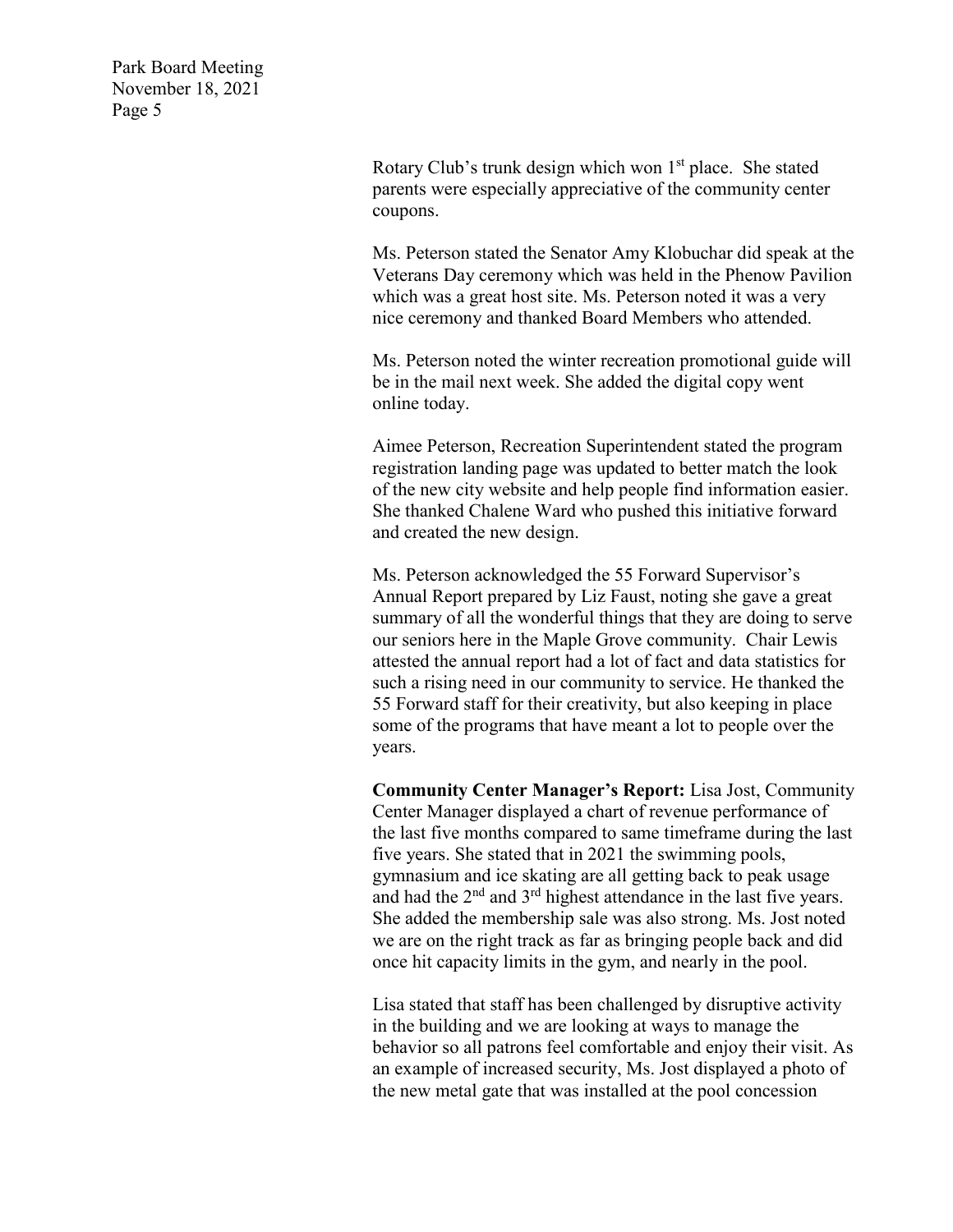> stand. Another security change was made at the gym check-in point to ensure patrons are purchasing wristbands prior to entering..

> Board Member Mielke stated he is glad to hear about the security measures and having a law enforcement or security presence of some sort to curtail misbehaving, as those are the kind of things that are going to drive misbehavior away.

**Council Liaison's Report:** Council Member Leith stated he has been to a ton of Cross Community Players performances and they do a great job, noting the talent level is really amazing. He thanked Mr. Eckes and Mr. Kellogg for their presentation.

Council Member Leith stated his appreciation to Lisa Jost, noting when the Lions have events at the Community Center, Ms. Jost is always there to lend support. Council Member Leith also thanked staff for all their work on set-up and getting ready for the Veterans Day ceremony.

Council Member Leith stated that Maple Grove Transit was the recipient of the 2021 Management Innovation Award at the MN Public Transportation Conference for the mobility hub that was implemented at the transit center.

In other Council news, Council Member Leith noted that recent liquor license compliance checks resulted in 10 failures this time. He stated that the BeeHive Homes of Maple Grove along Weaver Lake Road is expanding their facility.

#### CONSENT BUSINESS

**Consent Business** Chair Lewis reminded the Board that items J and K were added to consent items.

> **Motion made by Board Member Helvey, seconded by Board Member Cunningham to approve the Consent Items as amended.**

- **A. Minutes – September 16, 2021 Regular Meting**
- **B. Approve Claims**
- **C. Part Time Employee Appointments**
- **D. 2021 Park Paving Project Chang Orders**
- **E. Community Resource Funds, Account Designation**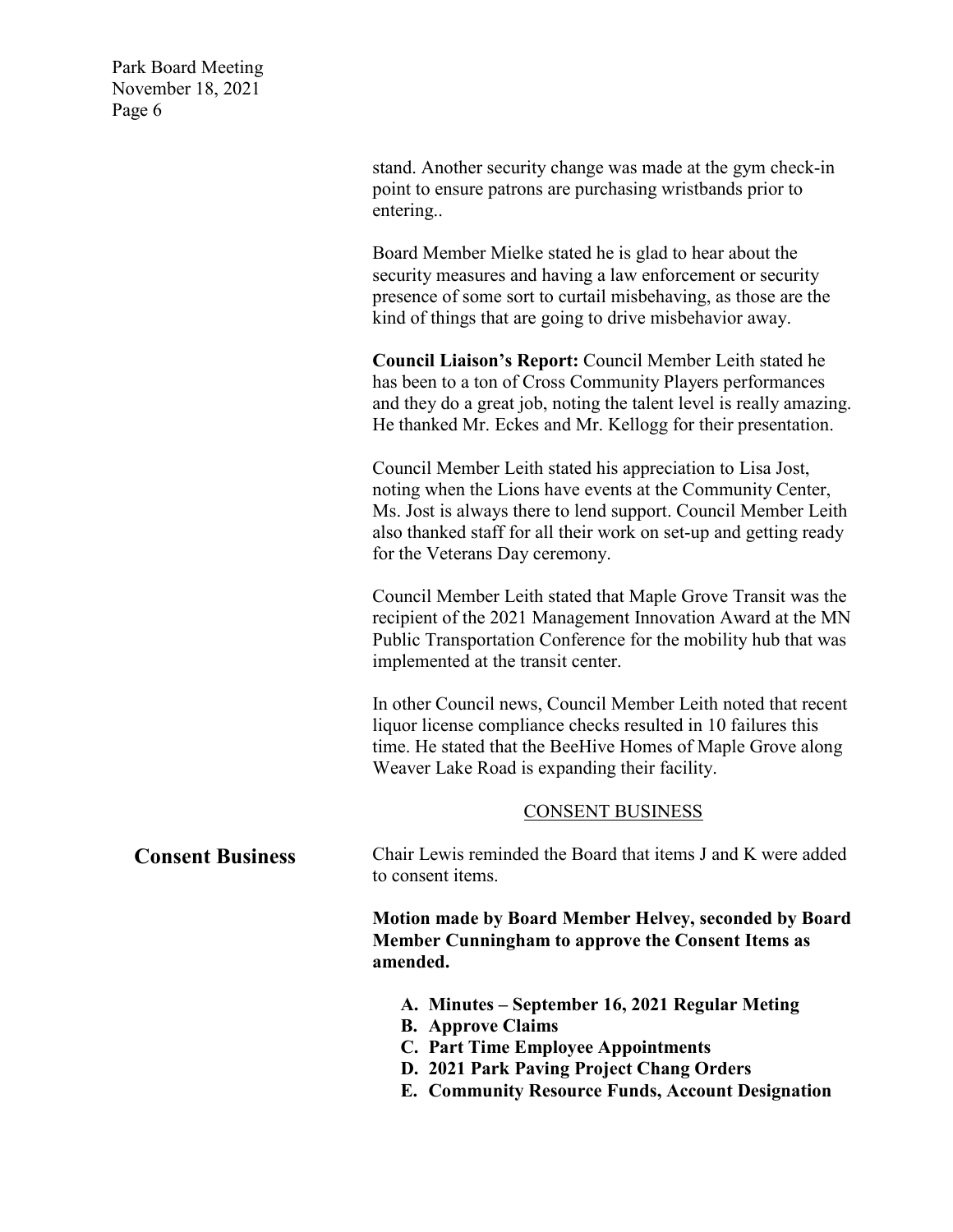- **F. Fee Waiver Request – Cross Community Players**
- **G. Special Use Permit – Charities Challenge**
- **H. Fee Waiver Request – American Red Cross**
- **I. Fee Waiver Request – Memorial Blood Center**
- **J. Recruitment Approval for Youth Outreach Assistant**
- **K. Recruitment Approval for Community Center Manager**

Upon call for the question, on a voice vote, there were six ayes and no nays. Motion carried.

#### OLD BUSINESS

Ben Jaszewski, Superintendent of Parks and Planning stated this is a consultant proposal to conduct a design and community engagement process for a pickleball complex. He noted the Board approved a feasibility study in 2019 where staff and the consultant reviewed possible sites and gathered stakeholder input. He added this consultant services proposal is essentially an extension of the previous agreement where the consultant will with staff to develop 3 concept alternatives, gather community input and estimate costs. Staff will provide the Board with updates at key points in the process.

Vice Chair Ferm stated he was excited to get this project moving.

Board Member Helvey inquired if 70 hours is enough time to do this right. Mr. Jaszewski clarified this is an extension of the feasibility study which was supposed to include community engagement, but studying alternative sites consumed those hours. He added staff has gotten pretty efficient on the social engagement process and feel confident this is enough to get that work done and put us on pace to potentially start construction next fall.

Chair Lewis noted that the pickleball community who is watching this meeting should encourage the gathering of the community input through the social pinpoint.

**Motion made by Vice Chair Ferm, seconded by Board Member Syhre to approve the consultant services proposal from HKGi and to direct the Parks and Recreation Director** 

**Old Business, Item A Consultant Proposal Pickleball Concept Development and Community Input**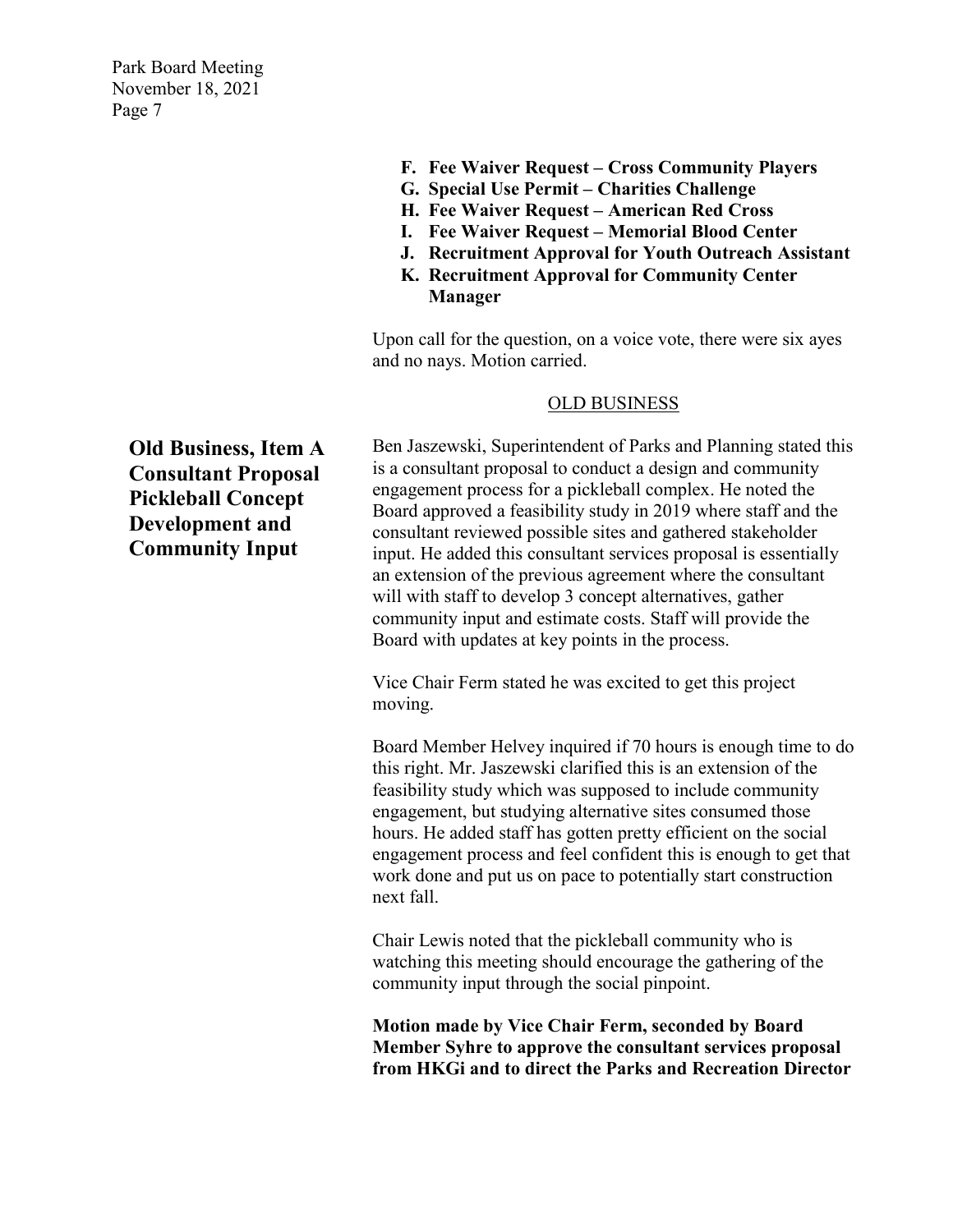#### **to execute the agreement subject to final review by the Director of Parks and Recreation and the City Attorney.**

Upon call for the question, on a voice vote, there were six ayes and no nays. Motion carried.

Aimee Peterson, Superintendent of Recreation stated this policy for usage serves as a guideline for our field rentals, park facilities and equipment and the goal is to make sure that our policies align with our true practice. She noted we are also adding a section for Fernbrook Fields.

Ms. Peterson stated some of the changes clarify when associations are assessed rental fees, when and how we'll reserve fields, some restrictions on renting to outside teams, and how many permits renters could hold.

Ms. Peterson noted the previous policy states a limitation of one permit at a time, but that is difficult to manage with online rentals. However, Board Member Coss recommended adding language that says that the Park Board or a staff designee has the authority to deny reoccurring rentals, which impact or restrict fair access to the community,. so no one person can monopolize a facility. This has been added to the recommended policy for your review this evening.

Ms. Peterson drew attention to changes shown as 32.d: d. Parks and Recreation Park Board affiliated community youth athletic associations shall not reserve field space for any outside teams to use. At least one of the teams in each game must be from a Maple Grove affiliated athletic associations to avoid rental fees. All outside users need to rent the field space on their own from the City and pay the Board established fees. Association AB, BC, AC formatted league games (A=Maple Grove team) and tournament/events with fees already collected are exempt from this requirement.

Ms. Peterson explained that our mission is to support our home associations. We have chosen to subsidize for operation; field maintenance, shelter attendant, garbage collection, etc. We would like to continue to support no charge for field rental for practices, leagues and games, or the Round Robin league games where they follow the 3 to 1 game set, allowing outside teams to

**Old Business, Item B Policy for Usage of Public Parks, Recreational Facilities and Equipment**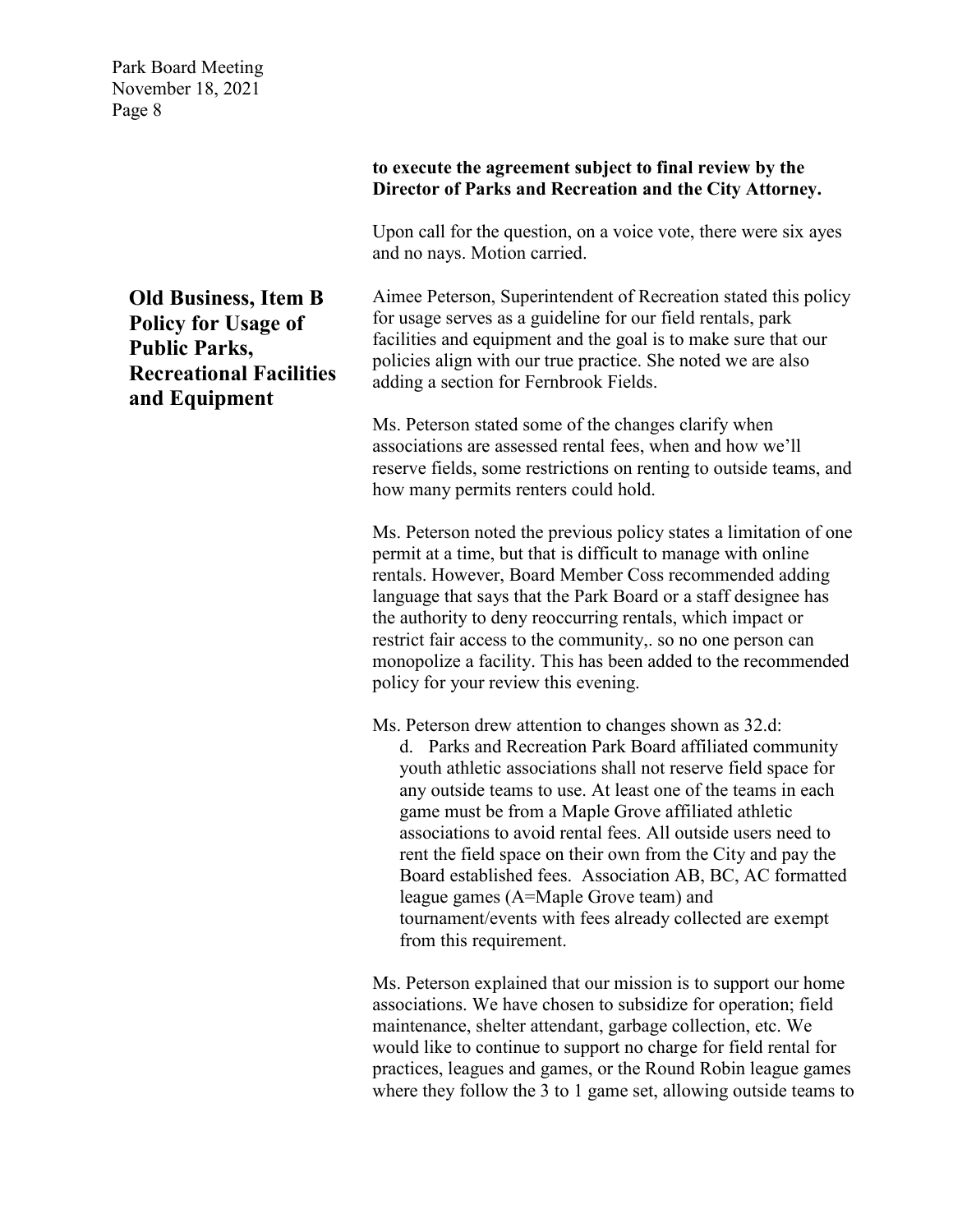> play against others as long as it's anchored by 2 games that have Maple Grove resident teams. Any additional games without a Maple Grove team playing will not be considered an affiliated Maple Grove youth association game and therefore would be assessed Park Board established fees.

> Board Members discussed this section at length, with questions on the variables of the 3-set cap wherein a Maple Grove team would have to book-end the game set, how does staff discover if the fields are being used by out-of-town teams, the definition of camps and what constitutes a tournament.

> Board Member Helvey stated he would like to see a cap on the 3-set series, so if you have a round robin with three teams, one of them has to be Maple Grove. Any more than that would be charged field rental fees and it becomes something different than a regularly scheduled league game, like maybe a jamboree; not to mention it also locks up more than one field.

> Chair Lewis asked for clarification as to how the cricket pitch field reservations would work. Ms. Peterson replied our reservation priority goes first to Park/Rec activities, then next to our affiliated youthathletic associations and then for outside rentals. Right now we don't have any affiliated youth cricket associations, however we will be offering Park/Rec youth cricket programming.

Ms. Peterson stressed that we rent our fields and facilities only for their intended use. So if someone is calling for a permit to have a picnic on the cricket pitch, staff will tell them the intended use is for cricket and they should consider a picnic pavilion, or another park area that would best meet their needs. Ms. Peterson noted that if groups without a permit want to use an area, it is on a first-come, first-serve – precluded only by someone with a permit.

**Motion made by Board Member Syhre, seconded by Board Member Cunningham to approve the Policy for Usage of Public Parks, Recreation Facilities and Equipment revisions and the addition of Fernbrook Athletic Fields Section with section 32.d having a 3 team cap.**

Upon call for the question, on a voice vote, there were six ayes and no nays. Motion carried as amended.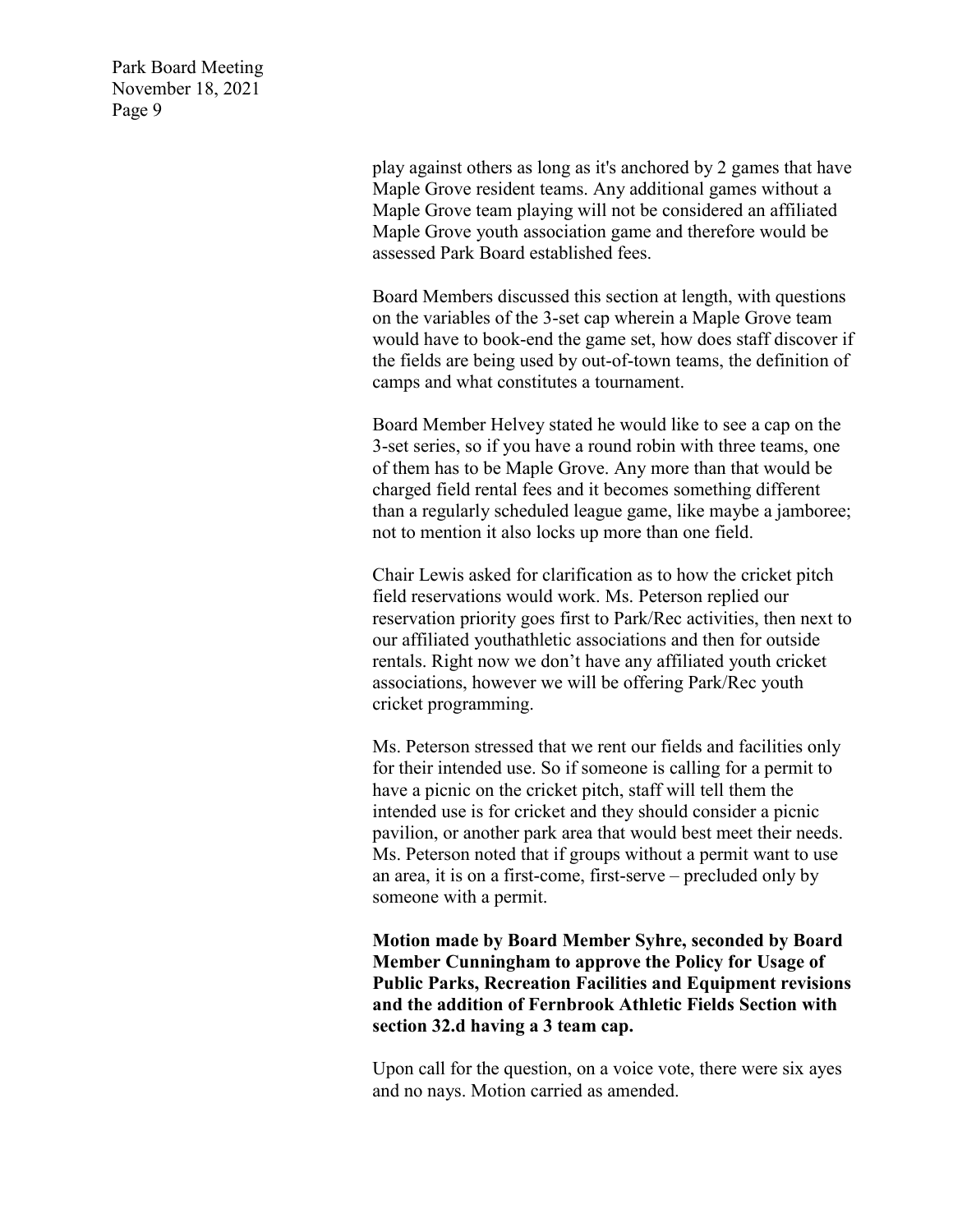# **Old Business, Item C 2022 Parks and Recreation Fee Schedule**

Aimee Peterson, Superintendent of Recreation noted this is our annual review of our fee schedule, noting the preliminary review took place in May. She stated the is a slight increase of the rental fee for Eagle Lake Community Building to keep it closer to market rate. She noted we are getting more private rental requests for outdoor turf and grass fields, so we did add a for-profit rate. She noted the non-resident rates for park amenities and synthetic turf fields did get increased to help assure we're catering to our community first. Ms. Peterson stated that while it's good to see our associations growing and offering camps and clinics that they charge for; however we can't offer our operating subsidies for the additional things they are doing, so she did add a nominal camps and clinic fee.

Ms. Peterson noted they increased the rate of the Phenow Pavilion by a small amount, added a fee for using only half of Central Park Great Lawn and added a fee for a half field at the Sports Dome. She noted skate rentals at Central Park went up from \$6 to \$7.

Ms. Peterson noted that it's good to review these rates every year to be sure we're keeping our numbers even with market.

Board Member Mielke questioned if the discount of \$10 to rent the dome after 10:00 p.m. is worth bothering with. Ms. Peterson stated she can run some reports and see how often we have had rentals after 10:00 p.m. in the past.

Vice Chair Ferm noted he feels the \$30/field camp/clinic fee and the \$50/field tournament fee doesn't seem high enough to cover the costs of additional staff. Ms. Peterson clarified that these fees are separate from rental fees; noting that our partnership agreements preclude us from charging partners field rental fees. The camp and tournament fees cover some operating costs. A non-partner renter who would like to use the field for a camp or tournament would pay for both field rental space and the tournament or camp fee. A partner renter would pay just the camp or tournament fee.

Chair Lewis stated he supports the fees as proposed, but wants staff to keep an eye on whether we're charging enough to support these amazing facilities.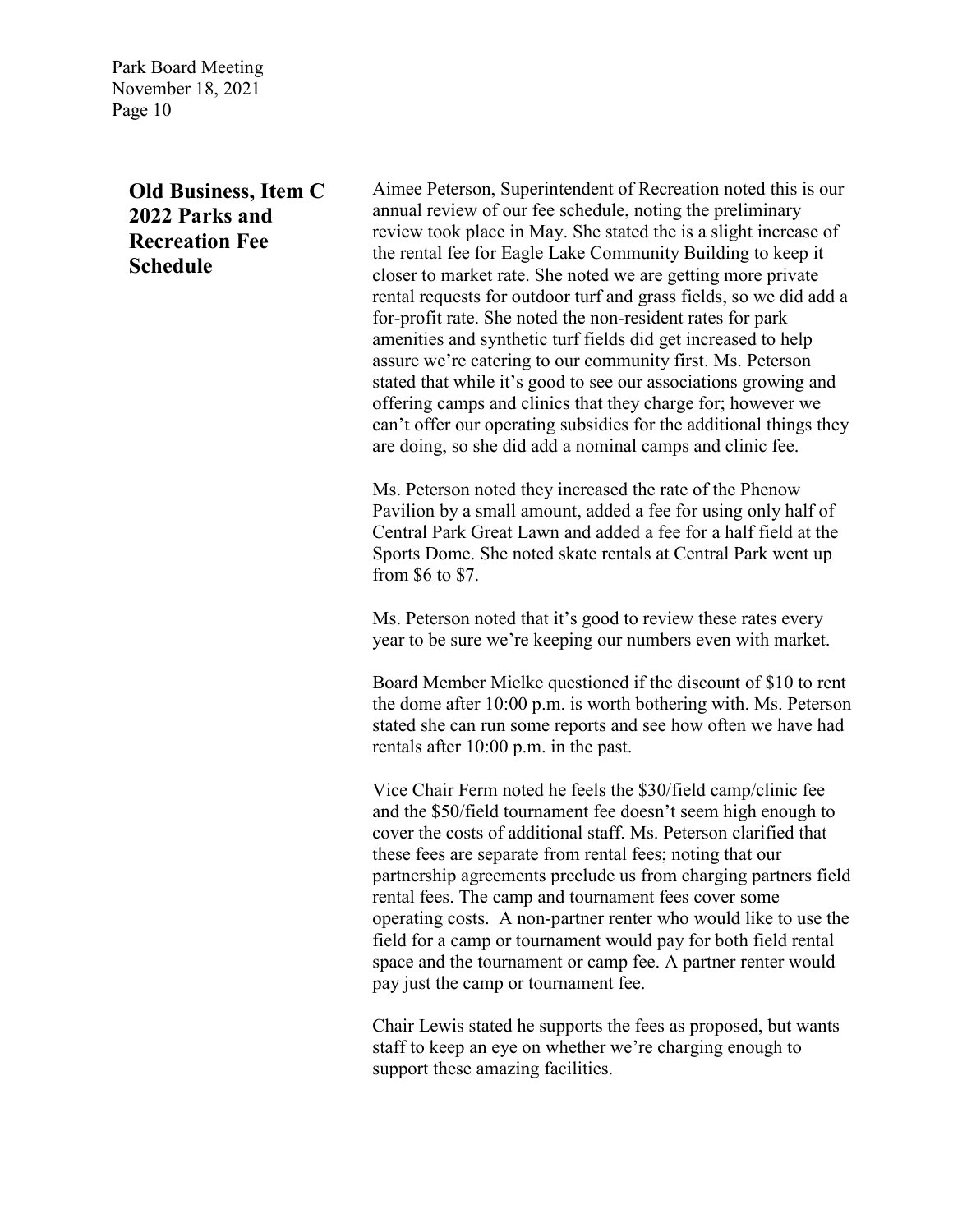# **Old Business, Item D Community Center Catering Policy Amendment**

**Motion made by Board Member Cunningham, seconded by Board Member Syhre to approve the 2022 Parks and Recreation Fee Schedule, subject to annual review.**

Upon call for the question, on a voice vote, there were six ayes and no nays. Motion carried.

Lisa Jost, Community Center Manager noted that our current catering agreements expire in December and staff researched catering models at other banquet facility venues and how they are accommodating a changing demographic and introducing new menu options. Staff discovered a trend in comparable cities broadening their catering options with a larger number of caterers available to customers. She said that this new catering proposal will fit with requests we are receiving from our customers. Ms. Jost highlighted the key changes. She stated we would allow up to 15 approved caterers, as opposed to only 4. She said potential caterers could apply for a one-year agreement, noting there is a \$50 application fee to cover staff costs. Ms. Jost stated we would receive a commission for the catering service at a rate of 10% for Monday-Thursday and 15% for Fridays, Saturdays, Sundays and holidays.

Lisa Jost noted another change in the policy is for smaller group rentals who have a maximum of 80 attendees, to allow them to have potluck; noting these rental requests would be honored only if received no earlier than 30 days prior to the event. She explained this would give larger groups, who typically plan a lot longer in advance, the availability of the two larger venues.

Chair Lewis asked who are the two present liquor providers. Ms. Jost replied The Lookout and Lyndes and we recommend they remain the two liquor providers. She added that it is not unusual for an event to use one of these two and have a separate caterer.

Board Member Syhre inquired if the application fee is charged every year a caterer applies. Ms. Jost replied yes, however the liquor providers will stay with the RFP process and not require an application.

Board Member Helvey noted his disagreement with permitting groups with up to 80 attendees wanting to do potluck food versus the current policy of potluck parties being limited to 40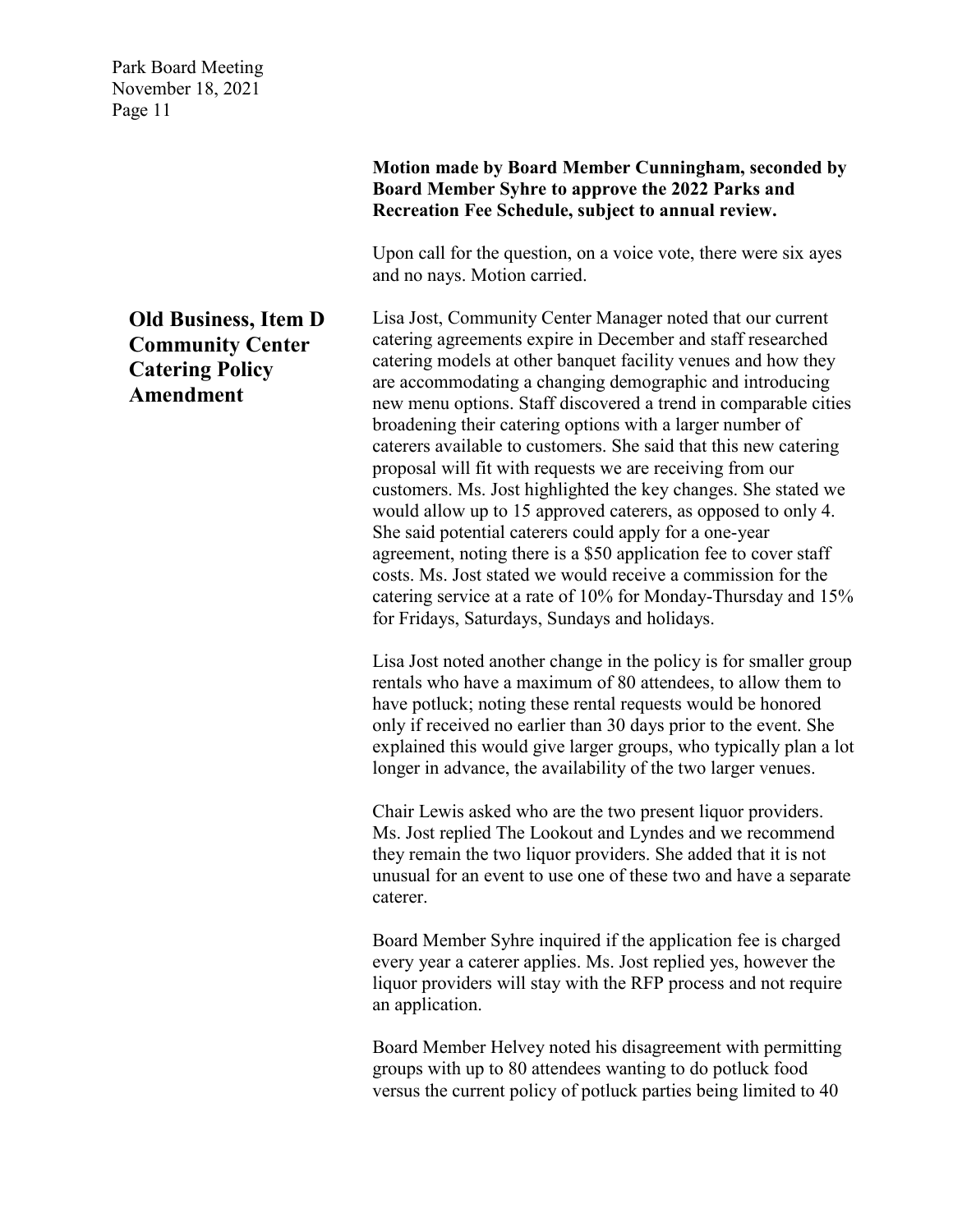|                                                                                         | attendees. He stated the reason for his objection is because it<br>takes away Banquet Room space for larger events that would be<br>using a caterer and the opportunity for more revenue.                                                                                                                                                                                                                                                                                                                                                           |
|-----------------------------------------------------------------------------------------|-----------------------------------------------------------------------------------------------------------------------------------------------------------------------------------------------------------------------------------------------------------------------------------------------------------------------------------------------------------------------------------------------------------------------------------------------------------------------------------------------------------------------------------------------------|
|                                                                                         | Motion made by Vice Chair Ferm, seconded by Board<br><b>Member Cunningham to approve the Community Center</b><br><b>Catering Policy Amendment, with the change to allow</b><br>attendees up to 80 and with booking no earlier than 30 days<br>prior to the event, to qualify for potluck.                                                                                                                                                                                                                                                           |
|                                                                                         | Upon call for the question, on a voice vote, there were five ayes<br>and Board Member Helvey voting nay. Motion carried and<br>amended.                                                                                                                                                                                                                                                                                                                                                                                                             |
| <b>New Business, Item A</b><br><b>Preliminary Park</b><br><b>Development</b><br>Program | Director Stifter noted 2021 was a good year for the PDP fund<br>with an increase of \$3M dollars. He stated we are not adding<br>any new programs, but focusing on completing the previously<br>approved allocations on our list. He added staff is<br>recommending to add another million to the Gleason Fields<br>allocation and increase the dollars for PSA 9 as the costs of<br>those projects will be larger than we originally estimated.                                                                                                    |
|                                                                                         | Chair Lewis asked for clarification for the recommended<br>allocation for Gleason Fields. The Director noted last year's<br>allocation was \$7.7 million and this recommendation is to<br>increase it to \$8.7 million.                                                                                                                                                                                                                                                                                                                             |
|                                                                                         | Board Member Mielke asked if adding a million to Gleason<br>Fields will be sufficient. Director Stifter replied, he is not sure<br>yet, but we can always come back and ask the Board for more if<br>need be.                                                                                                                                                                                                                                                                                                                                       |
|                                                                                         | Vice Chair Ferm stated he would like to see shade structures get<br>phased in. Chair Lewis concurred and wondered if it could be<br>brought forward in 2022 at maybe three locations. The Director<br>noted the playground concept at Donahue South would be a<br>good model for adding shade structures. Ben Jaszewski stated<br>the shade structure at Donahue South is a Sun Dial model; it sits<br>on a post and can be spun around to block the sun. He added<br>that it should be installed early next spring and he will bring in<br>photos. |

Board Member Syhre stated that Weaver Lake Community Park has been up for discussion many times and seems to get kind of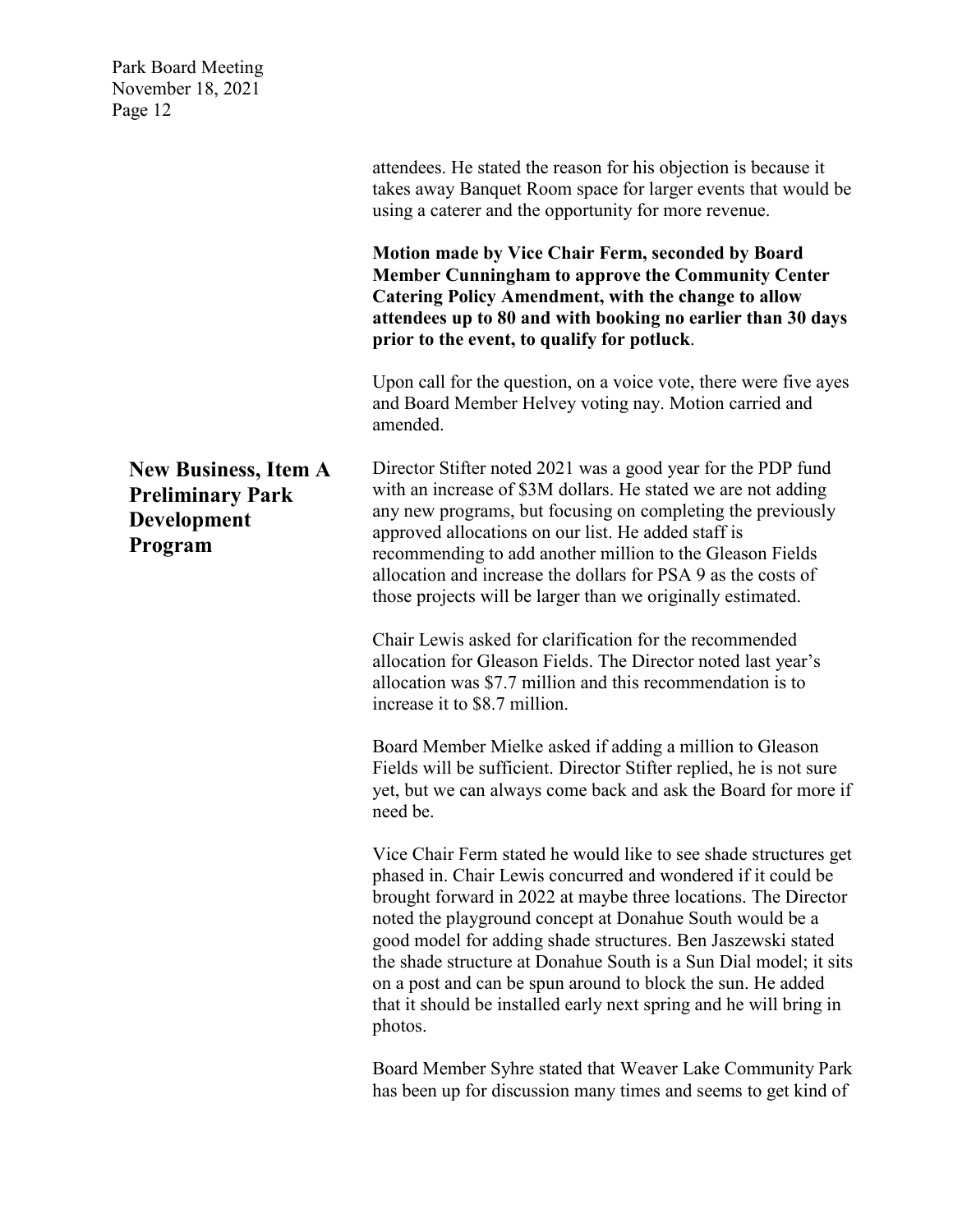> **New Business, Item B Consulting Services Agreement Phase 1 – Prime Advertising and Design**

Lisa Jost, Community Center Manager stated that Phase 1 is to develop a strategy to determine naming rights opportunities and pricing, to coordinate and unify OMGAA, Maple Grove Crimson and the MG Skating School branding displays, and to

forgotten about. She noted it needs to be looked at. Chair Lewis

stated he supports that also.

develop sales materials to solicit naming rights sponsorships.

Ms. Jost noted it is estimated to be a two-month process to put packages together and then will be brought back to the Board.

**Motion made by Board Member Helvey, seconded by Board Member Mielke to approve Phase 1 of the Consulting Services Agreement with Prime Advertising and Design for \$10,000 and to direct the Parks and Recreation Director to execute the agreement subject to final review by the Parks and Recreation Director and the City Attorney.**

Upon call for the question, on a voice vote, there were six ayes and no nays. Motion carried.

Ben Jaszewski, Superintendent of Parks and Planning noted this subdivision is located off of Holly and 105<sup>th</sup> Avenue and consists of two industrial buildings.

**Motion by Vice Chair Ferm, seconded by Board Member Cunningham to approve the preliminary and final park dedication requirements on the Maple Grove Innovative Center Addition plat pursuant to Maple Grove Subdivision Ordinance, Chapter 30:18, Provision of Land for Public Use:** 

- **Applicant will fulfill the park dedication requirements on the plat with a cash dedication based upon industrial rate in effect at the time the plat is released by the City for recording.**
- **Applicant may pay the fee at any time after the final plat has been approved by the City Council, but it must be paid before the plat is released for filing with the County. The final cash dedication is based on the rate at the time the dedication is paid. Rates are reviewed annually by the City Council at their first meeting in**

**New Business, Item C Subdivision – Maple Grove Innovative Center**